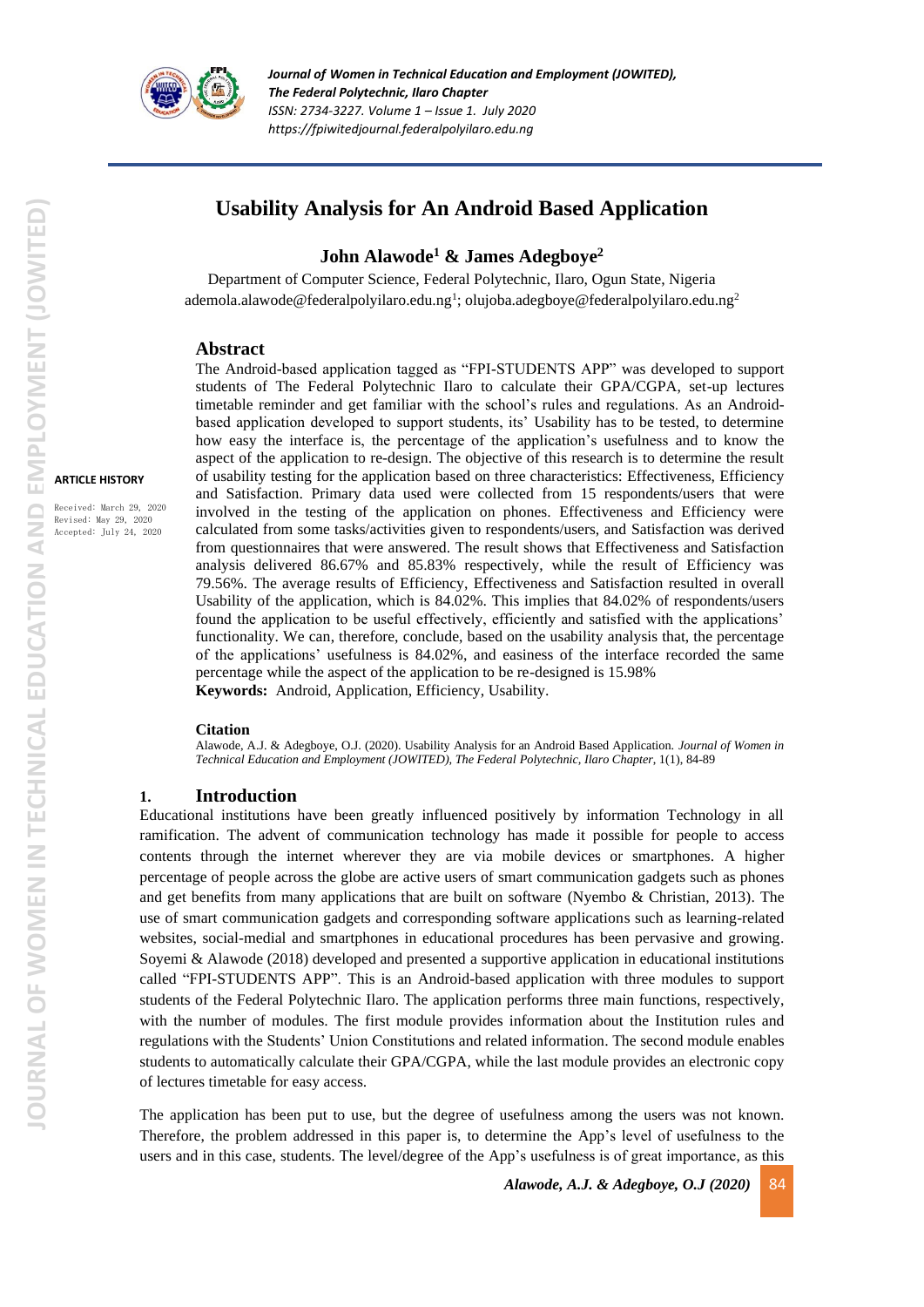

will keep the App up to date concerning users' need. The work done by Soyemi & Alawode (2018), did not cover the usability aspect of the application. Therefore, the objective of this study is to determine the Usability of the application based on three characteristics: Effectiveness, Efficiency and Satisfaction.

International Organization for Standardization (ISO) defined Usability as "the extent to which a product can be used by specified users to achieve specified goals with effectiveness, efficiency and satisfaction in a specific context of use". Annie (2020) identified Usability as an essential aspect of mobile application development that performs a significant role in creating excellent user experiences that are enjoyable, fun-filled, pleasant and effective. Dorian (2016), emphasised the importance of usability testing for healthcare applications, while Mona (2015) stressed the importance of usability testing for educational applications.

### **2. Methodology**

Usability analysis was carried out on FPI-STUDENTS APP to determine the Effectiveness, Efficiency and Satisfaction based on International Organization for Standardization (ISO) definition of Usability. Which says, Usability is the extent to which a product can be used by specified users to achieve defined goals with Effectiveness, Efficiency and Satisfaction in a specific context of use.

Respondents cover 15 Students from NDI to HNDII. Overall respondents are familiar with and accustomed to using Android-based mobile devices. Preliminary Observations on the respondents show that all of them can identify icons and menu on the application and ability to collect necessary information in the digital environment through browsers or other means.

Respondents were asked to carry out three different tasks and corresponding time (T1, T2 and T3) to complete or quit each Task was recorded accordingly. Status of the tasks (S1, S2 and S3) were also recorded. Any successful task was given the status of "1" while failed, or aborted Task was assigned "0". Primary data were used to calculate Effectiveness and Efficiency, using (ISO) formula for Efficiency and Effectiveness. (ISO, 9241).

Satisfaction was measured in this research work through a formalised questionnaire featuring satisfaction scales. A 5-point questionnaire was designed with a numeric value of satisfaction coefficient from 0 to 4. Each questionnaire contains three positive and three negative questions with weight driven answers reflecting subjective users' opinion after interaction with the application. Brief descriptions of the questionnaire used for Satisfaction are presented in Tables 1, 2 and 3.

| Table 1: Five-Point Scale Questionnaire used |  |
|----------------------------------------------|--|
|----------------------------------------------|--|

| NC | $\sqrt{2}$<br>NO.<br>. ⊷<br>▵ | TRAL<br>NE. | <b>VFS</b><br>THER<br>$\blacktriangle$<br>1. LN<br> | 7T <sub>0</sub><br>ES. |
|----|-------------------------------|-------------|-----------------------------------------------------|------------------------|
|    |                               |             |                                                     |                        |

Table 2: A positive question with weight driven answers

(*I am pleased with the operation and speed of this application*).

| Rather not | Neutral | Rather yes | Yes |
|------------|---------|------------|-----|
|            | —       |            |     |

Table 3: A negative question with weight driven answers

(*I often made a mistake while doing tasks*)

| - 10 | 'ather not | Rather yes | Y es |  |
|------|------------|------------|------|--|
|      |            |            |      |  |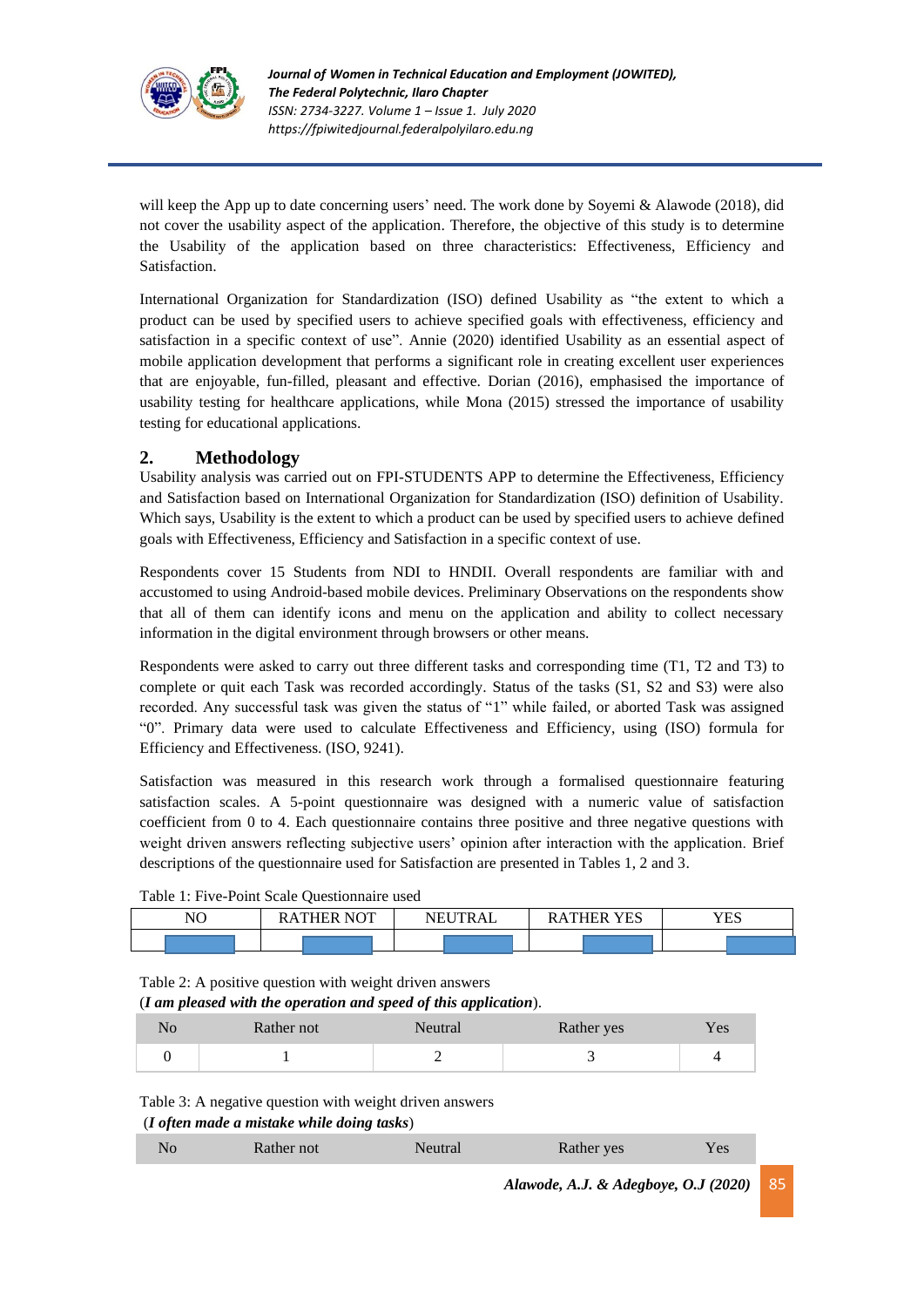

*Journal of Women in Technical Education and Employment (JOWITED), The Federal Polytechnic, Ilaro Chapter ISSN: 2734-3227. Volume 1 – Issue 1. July 2020 https://fpiwitedjournal.federalpolyilaro.edu.ng*

Similarly, the response of the users was used to calculate the satisfactory level of the application, according to ISO formula for Satisfaction.

Usability analysis for the application was calculated by finding the percentage average of Effectiveness, Efficiency and Satisfaction of the application through data recorded from all the Respondents/Users. Table 4. Shows the respondents and the parameters used to measure the application's Usability. Effectiveness, Efficiency, Satisfaction and corresponding Usability levels were demonstrated for each respondent, and the whole Usability for the entire App was given as the average of all respondents' Usability.

**Figure 1:** shows the Usability Testing Flowchart, which described the procedures and activities involved in this study from beginning to the end in sequential order.



Figure 1*:* Usability -Testing Flowchart.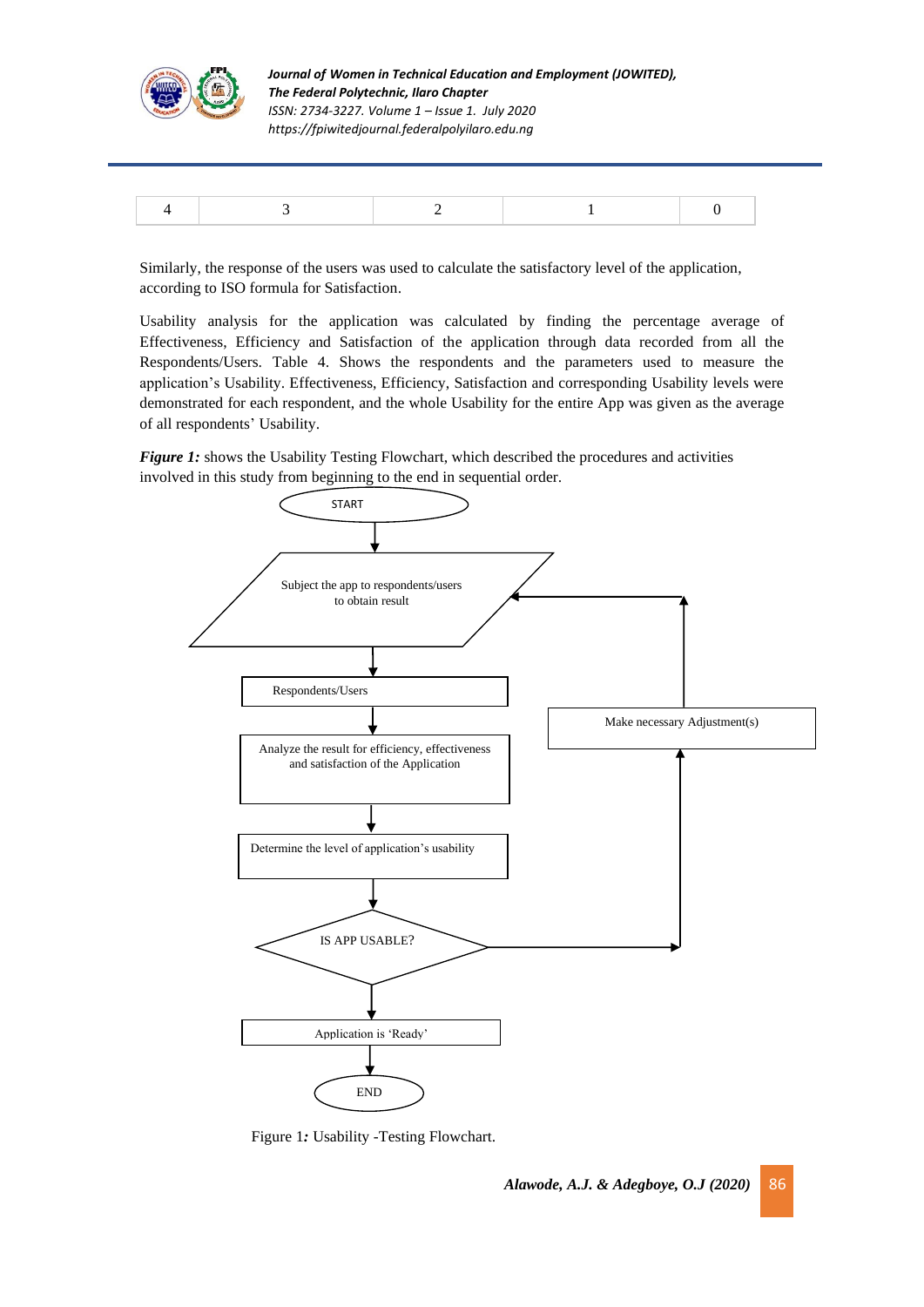

The Effectiveness is evaluated using the formula.

$$
\overline{E} = \frac{\sum_{j=1}^{R} \sum_{i=1}^{N} n_{ij}}{RN} * 100\%
$$
\n(1)

Where N is equal to the number of Tasks, and R is equal to the total number of users.

 $n_{ij}$  is the outcome of Task i by User j;  $n_{ij} = 1$ ; if user j successfully finished the Task. Otherwise,  $n_{ij} =$ 0;

Similarly, the best description given to Efficiency is "resources spent by Respondent/User to ensure accurate and complete achievement of the Tasks (goals). It, therefore, evaluated with:

$$
\overline{P} = \frac{\sum_{j=1}^{R} \sum_{i=1}^{N} n_{ij} t_{ij}}{\sum_{j=1}^{R} \sum_{i=1}^{N} t_{ij}} * 100\%
$$
\n(2)

The only additional parameter needed to evaluate Efficiency is Time taken  $(t_{ii})$  to complete the required Task i by User j or quit after failure.

Satisfaction was also evaluated using the formula.

$$
\overline{S} = \left(\frac{\sum_{j=1}^{R} \sum_{i=1}^{D_{\text{t}}} \frac{p_{\overline{y}}^{+}}{4} + \sum_{j=1}^{R} \sum_{i=1}^{D_{\text{t}}} \frac{p_{\overline{y}}^{-}}{4}}{(Q_{+} + Q_{-})R}\right) * 100\%
$$
\n(3)

The percentage of the applications' Usability is evaluated by finding the average of Effectiveness, Efficiency and Satisfaction.

The comprehensive results from Respondents/Users were recorded accordingly, and relevant evaluations were done to ascertain the percentage of the applications' Usability.

### **3. Results**

The levels of Effectiveness, Efficiency, Satisfaction and corresponding Usability for each Respondents are presented in Table 4. The last column is the usability levels for each respondent, while the last row of the last column is the overall Usability of the application.

Table 4: Respondents and parameters used to measure Usability of the application

| S/no | Respondents Effectiveness<br>$(\%)$ | Efficiency<br>$(\%)$ | Satisfaction<br>$(\%)$ | Usability<br>$(\%)$ |
|------|-------------------------------------|----------------------|------------------------|---------------------|
|      | 66.667                              | 45.106               | 92.667                 | 68.147              |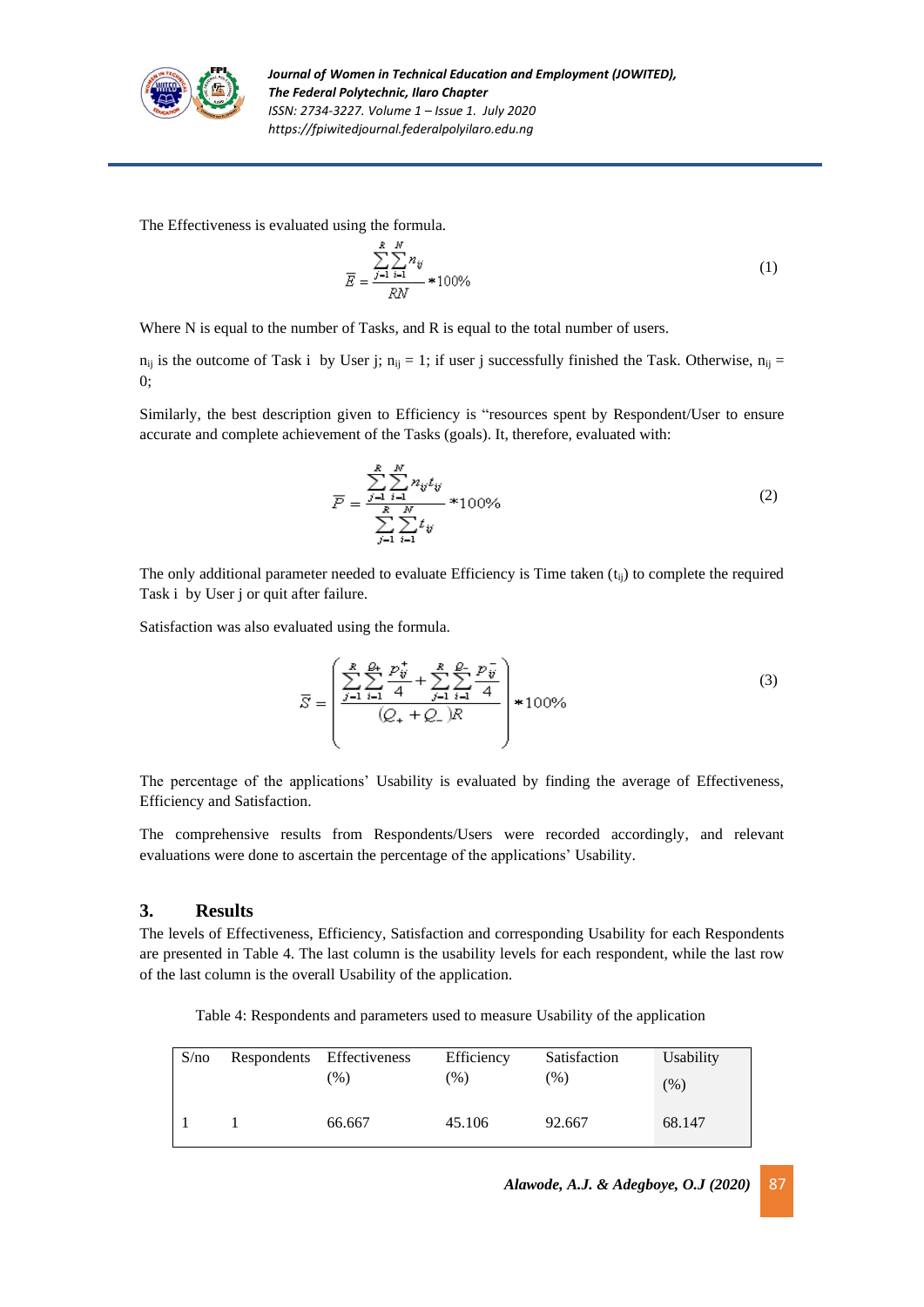

*Journal of Women in Technical Education and Employment (JOWITED), The Federal Polytechnic, Ilaro Chapter ISSN: 2734-3227. Volume 1 – Issue 1. July 2020 https://fpiwitedjournal.federalpolyilaro.edu.ng*

|                | Average        | 86.668  | 79.564  | 85.828  | 84.020  |
|----------------|----------------|---------|---------|---------|---------|
| 15             | 15             | 100.000 | 100.000 | 88.500  | 96.167  |
| 14             | 14             | 66.667  | 44.192  | 84.333  | 65.064  |
| 13             | 13             | 66.667  | 57.212  | 61.033  | 61.637  |
| 12             | 12             | 100.000 | 100.000 | 80.067  | 93.356  |
| 11             | 11             | 100.000 | 100.000 | 92.667  | 97.556  |
| 10             | 10             | 66.667  | 40.000  | 84.333  | 68.667  |
| 9              | 9              | 100.000 | 100.000 | 88.500  | 96.167  |
| 8              | 8              | 66.667  | 58.739  | 84.333  | 69.913  |
| $\overline{7}$ | $\overline{7}$ | 100.000 | 100.000 | 84.333  | 94.778  |
| 6              | 6              | 100.000 | 100.000 | 100.000 | 100.000 |
| 5              | 5              | 66.667  | 48.216  | 84.333  | 66.405  |
| 4              | $\overline{4}$ | 100.000 | 100.000 | 93.667  | 97.889  |
| 3              | 3              | 100.000 | 100.000 | 71.833  | 90.611  |
| $\overline{2}$ | $\overline{2}$ | 100.000 | 100.000 | 96.834  | 98.945  |

# **4. Discussion of results**

Effectiveness and Satisfaction of the application gave 86.67% and 85.83% respectively. This can be interpreted that a good number of respondents/users were able to achieve their goals effortlessly. Efficiency shows the least value of 79.56% compared to Effectiveness and Satisfaction, which is also a good performance. The Usability of the application was calculated to be 84.02%, which is considered as a good result. It is therefore established that the level of usefulness of "FPI-STUDENTS APP" is 84.02%. This implies that, the application passed usability test with 84.02% of usefulness. Furthermore, the only aspect of the application that required modification is just 15.98%.

# **5. Conclusion**

Usability of the application simply shows 84.02% which means usefulness of the application and easiness of the interfaces measured 84.02%. While the aspect to be re-designed is just (100 – 84.02) %. Similarly, developer will also like to re-use useful 84.02% of the application and this is referred to as application's re-usability. Better performance can be recorded, if Efficiency of the application is worked upon by implementing affordance in the design.